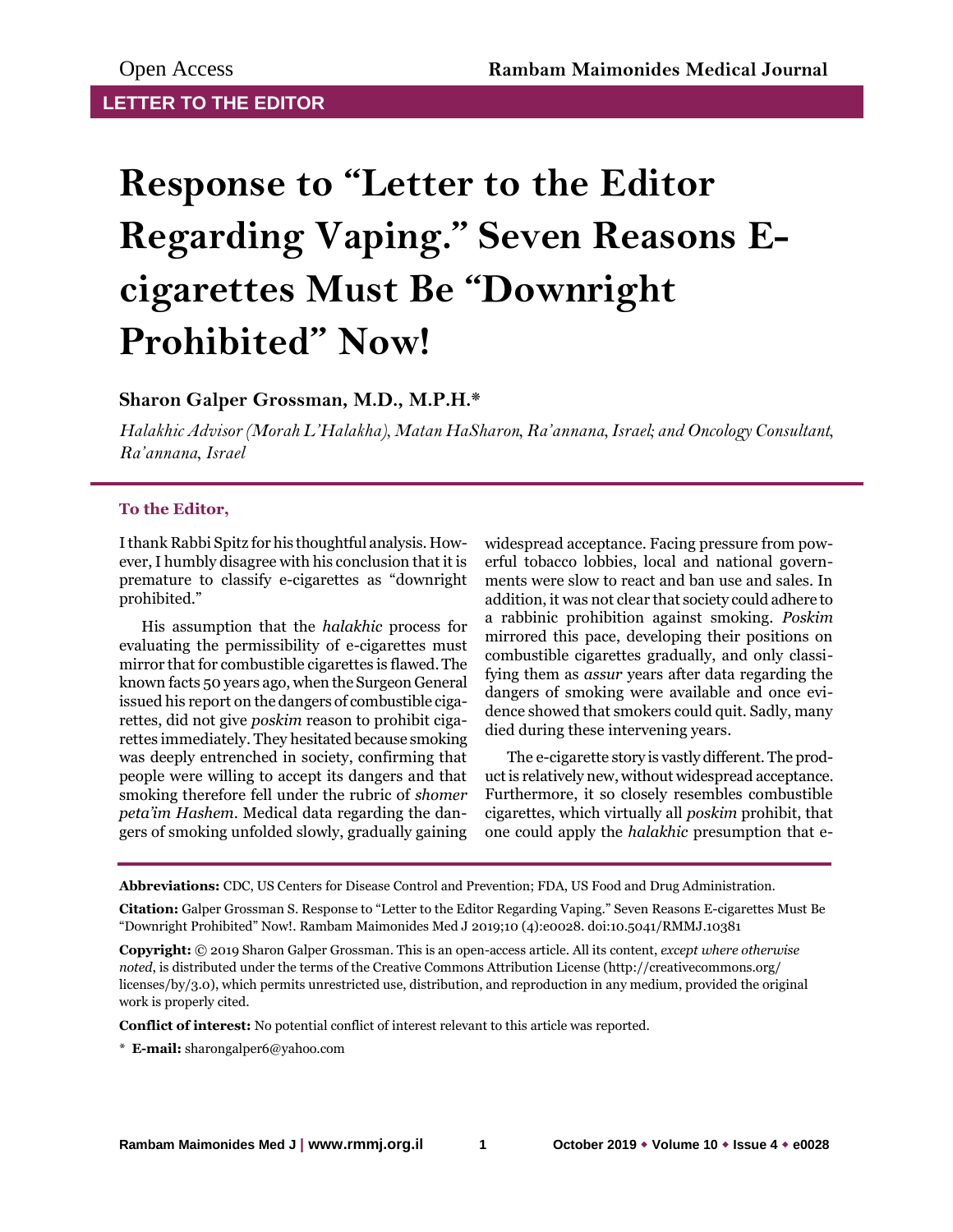cigarettes are *assur* until medical data confirm without a shadow of doubt that they are substantially safer than combustible cigarettes. The six factors that rendered these products "downright prohibited" at the time of publication of my article are even stronger today, just months later, as the scientific evidence of their danger mounts.

First, while there are no long-term safety data, the limited data in existence point only to the dangers of these products. Since the publication of my article, additional data have provided further evidence that e-cigarettes significantly increase the risk of myocardial infarction, stroke, depression, anxiety, emotional problems,<sup>1</sup> and impair fertility.<sup>2</sup> On August 23, 2019, after the US Centers for Disease Control and Prevention (CDC) reported 193 cases of severe respiratory illnesses after vaping, including one death, health officials declared: "We must get the word out that using e-cigarettes and vaping is dangerous."<sup>3</sup> The close resemblance of these products to combustible cigarettes, which are prohibited, and the growing evidence of their long-term dangers render them at the least *safek sakana*, which the Rama prohibits, and perhaps even a *vaday sakana*, which is certainly prohibited.

Second, there is mounting evidence that society is not willing to accept the dangers of these products, thus removing them from the protection of *shomer peta'im Hashem*. Tsitz Eliezer cites warning labels and government action against combustible cigarettes as evidence that combustible cigarettes no longer fall under *shomer peta'im Hashem*. Although the Surgeon General's warnings regarding ecigarettes have been tepid, his position and that of the US Food and Drug administration (FDA), CDC, and virtually all relevant national medical organizations on the dangers of these products in youth and pregnant women are unequivocal. A Joint Statement issued on August 30, 2019 by the CDC and FDA announced: "Regardless of the ongoing investigation [into the current vaping-related deaths], e-cigarette products should not be used by youth, young adults, pregnant women, as well as adults who do not currently use tobacco products."<sup>4</sup> Is it premature to declare e-cigarette use "downright prohibited" for these populations? Various local governments and states have restricted e-cigarettes, providing further evidence that society does not accept the risks of these products. San Francisco banned sales of ecigarettes,<sup>5</sup> and North Carolina filed suit against JUUL for "misrepresenting the potency and danger of nicotine in its products."<sup>6</sup> In contrast, despite

years of evidence of the dangers of combustible cigarettes, only one US city—Beverly Hills—banned their sale (and that only this past June).<sup>7</sup> This legal action against e-cigarettes moves them from *shomer peta'im Hashem* to prohibited.

Third, even if one argues that the data are insufficient to prove that e-cigarettes are dangerous or that society is unwilling to accept these dangers, the reality that these products are a gateway to combustible cigarettes and a lifetime of cigarette smoking which almost all *poskim* prohibit—renders them *assur* as a means to sin. In 2011, Rav Ovadia Yosef decried the dangers of smoking, declaring: "Whoever can refrain from it [smoking], all the better; he should take *every effort* to keep away from it."<sup>8</sup> Similarly, Shevet HaLevi confirmed the importance of keeping people from starting smoking. As ecigarettes are a gateway to combustible cigarettes, these calls to action should include prohibiting ecigarettes.

Fourth, e-cigarettes lead to nicotine as well as opioid addiction, which Rav Moshe Feinstein clearly prohibits.

Fifth, e-cigarettes expose bystanders to secondhand smoke, which the Surgeon General has declared harmful. While some *poskim* forbid second-hand smoke exposure only when bystanders find it offensive, Shevet HaLevi categorically prohibits smoking in public places, regardless of whether people were complaining that it bothered them.<sup>9</sup>

Sixth, the *poskim* with whom I have spoken have *unambiguously and absolutely* proscribed e-cigarette use. In *Kashrus* magazine, Rav Sternbuch does not address the permissibility of e-cigarettes or whether they fall under *shomer peta'im Hashem* but rather the question of whether they require kosher certification. Because the flavorings provide *hana'ah*, gratification, he concludes that they must have it. This requirement and his omission of any prohibition against these products themselves are not "implicit proof" of their permissibility but, rather, a recognition of the reality that the flavors are enjoyable, a reality that has increased the popularity of these products, especially for first-time users who might otherwise have found the taste of these products unpleasant. Any conclusions regarding his position on e-cigarette use is purely speculative.

However, the nail in the coffin for vaping is best reflected by the most recent publication of Layden et al. in the *New England Journal of Medicine* on Sep